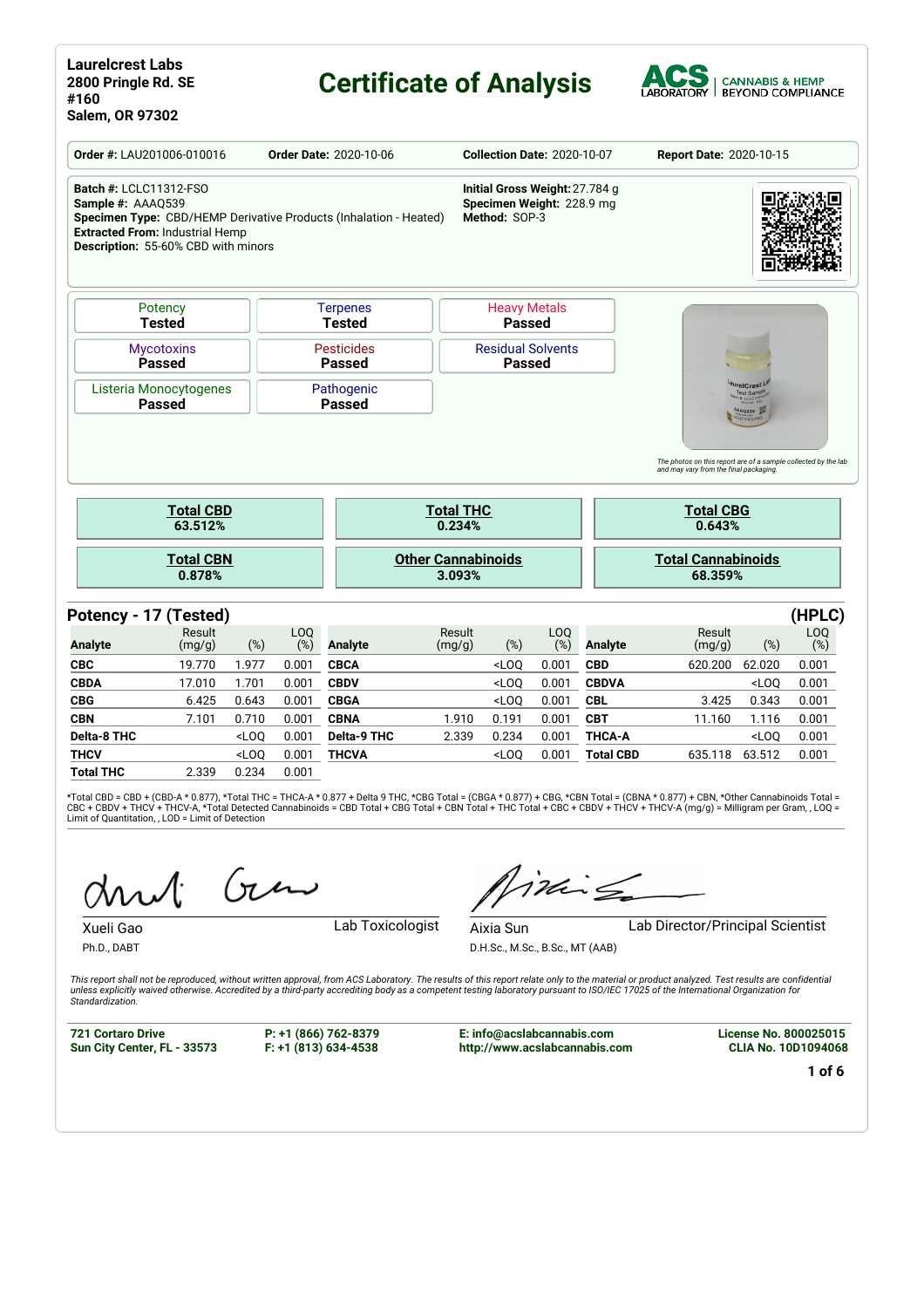# **Certificate of Analysis**



**Order #:** LAU201006-010016 **Order Date:** 2020-10-06 **Collection Date:** 2020-10-07 **Report Date:** 2020-10-15

**Initial Gross Weight:**27.784 g **Specimen Weight:** 228.9 mg

**Method:** SOP-3

**Batch #:** LCLC11312-FSO

**Sample #:** AAAQ539 **Specimen Type:** CBD/HEMP Derivative Products (Inhalation - Heated) **Extracted From:** Industrial Hemp **Description:** 55-60% CBD with minors

## **Terpenes - FL (Tested) (GC/GCMS)**

| --------                      | <u>.</u>         |         |               |                     |                  |                                                                                                               |            |                    |                  |                                  | -,            |
|-------------------------------|------------------|---------|---------------|---------------------|------------------|---------------------------------------------------------------------------------------------------------------|------------|--------------------|------------------|----------------------------------|---------------|
| <b>Analyte</b>                | Result<br>(mg/g) | $(\%)$  | LOQ<br>$(\%)$ | <b>Analyte</b>      | Result<br>(mg/g) | $(\%)$                                                                                                        | LOQ<br>(%) | <b>Analyte</b>     | Result<br>(mg/g) | (%)                              | LOQ<br>$(\%)$ |
| (+)-Cedrol                    |                  | $<$ LOQ | 0.02          | (R)-(+)-Limonene    |                  | $<$ LOQ                                                                                                       | 0.02       | 3-Carene           |                  | $<$ LOQ                          | 0.02          |
| Alpha-Bisabolol               |                  | $<$ LOO | 0.02          | alpha-Cedrene       |                  | $<$ LOQ                                                                                                       | 0.02       | alpha-Humulene     |                  | $<$ LOQ                          | 0.02          |
| alpha-<br><b>Phellandrene</b> |                  | $<$ LOO | 0.02          | Alpha-Pinene        |                  | $<$ LOQ                                                                                                       | 0.02       | Alpha-Terpinene    |                  | $<$ LOQ                          | 0.02          |
|                               |                  |         |               | <b>Beta-Myrcene</b> |                  | <loq< td=""><td>0.02</td><th><b>Beta-Pinene</b></th><td></td><td><loq< td=""><td>0.02</td></loq<></td></loq<> | 0.02       | <b>Beta-Pinene</b> |                  | <loq< td=""><td>0.02</td></loq<> | 0.02          |
| <b>Borneol</b>                |                  | $<$ LOO | 0.04          | <b>Camphene</b>     |                  | <loq< td=""><td>0.02</td><th><b>Camphors</b></th><td></td><td><loo< td=""><td>0.04</td></loo<></td></loq<>    | 0.02       | <b>Camphors</b>    |                  | <loo< td=""><td>0.04</td></loo<> | 0.04          |
| Caryophyllene<br>oxide        | 1.160            | 0.116   | 0.02          | cis-Nerolidol       |                  | $<$ LOQ                                                                                                       | 0.02       | Eucalyptol         |                  | $<$ LOQ                          | 0.02          |
|                               |                  |         |               | Farnesene           |                  | $<$ LOO                                                                                                       | 0.02       | Fenchone           |                  | $<$ LOQ                          | 0.02          |
| <b>Fenchyl Alcohol</b>        |                  | $<$ LOO | 0.02          | Gamma-              |                  | $<$ LOO                                                                                                       | 0.02       | <b>Geraniol</b>    |                  | $<$ LOO                          | 0.02          |
|                               |                  |         |               | Terpinene           |                  |                                                                                                               |            | Geranyl acetate    |                  | $<$ LOO                          | 0.02          |
| Guaiol                        |                  | $<$ LOO | 0.02          | Hexahydrothymol     |                  | $<$ LOO                                                                                                       | 0.02       | <b>Isoborneol</b>  |                  | <loq< td=""><td>0.02</td></loq<> | 0.02          |
| <b>Isopulegol</b>             |                  | $<$ LOQ | 0.02          | Linalool            |                  | $<$ LOQ                                                                                                       | 0.02       | <b>Nerol</b>       |                  | $<$ LOQ                          | 0.02          |
| <b>Ocimene</b>                |                  | $<$ LOQ | 0.014         | Pulegone            |                  | $<$ LOQ                                                                                                       | 0.02       | <b>Sabinene</b>    |                  | $<$ LOQ                          | 0.02          |
| <b>Sabinene Hydrate</b>       |                  | $<$ LOO | 0.02          | Terpineol           |                  | $<$ LOO                                                                                                       | 0.02       | Terpinolene        |                  | $<$ LOO                          | 0.02          |
| trans-beta-                   |                  |         |               | Trans-              |                  |                                                                                                               |            | trans-Nerolidol    |                  | $<$ LOQ                          | 0.02          |
| <b>Ocimene</b>                |                  | $<$ LOQ | 0.006         | Caryophyllene       |                  | $<$ LOO                                                                                                       | 0.02       | <b>Valencene</b>   |                  | $<$ LOO                          | 0.02          |
|                               |                  |         |               |                     |                  |                                                                                                               |            |                    |                  |                                  |               |

(mg/g) = Milligram per Gram, , LOQ = Limit of Quantitation

Gen

Xueli Gao **Lab Toxicologist** 

Ph.D., DABT

Aixia Sun Lab Director/Principal Scientist

D.H.Sc., M.Sc., B.Sc., MT (AAB)

Timile

This report shall not be reproduced, without written approval, from ACS Laboratory. The results of this report relate only to the material or product analyzed. Test results are confidential<br>unless explicitly waived otherwi *Standardization.*

**721 Cortaro Drive Sun City Center, FL - 33573** **P: +1 (866) 762-8379 F: +1 (813) 634-4538**

**E: info@acslabcannabis.com http://www.acslabcannabis.com** **License No. 800025015 CLIA No. 10D1094068**

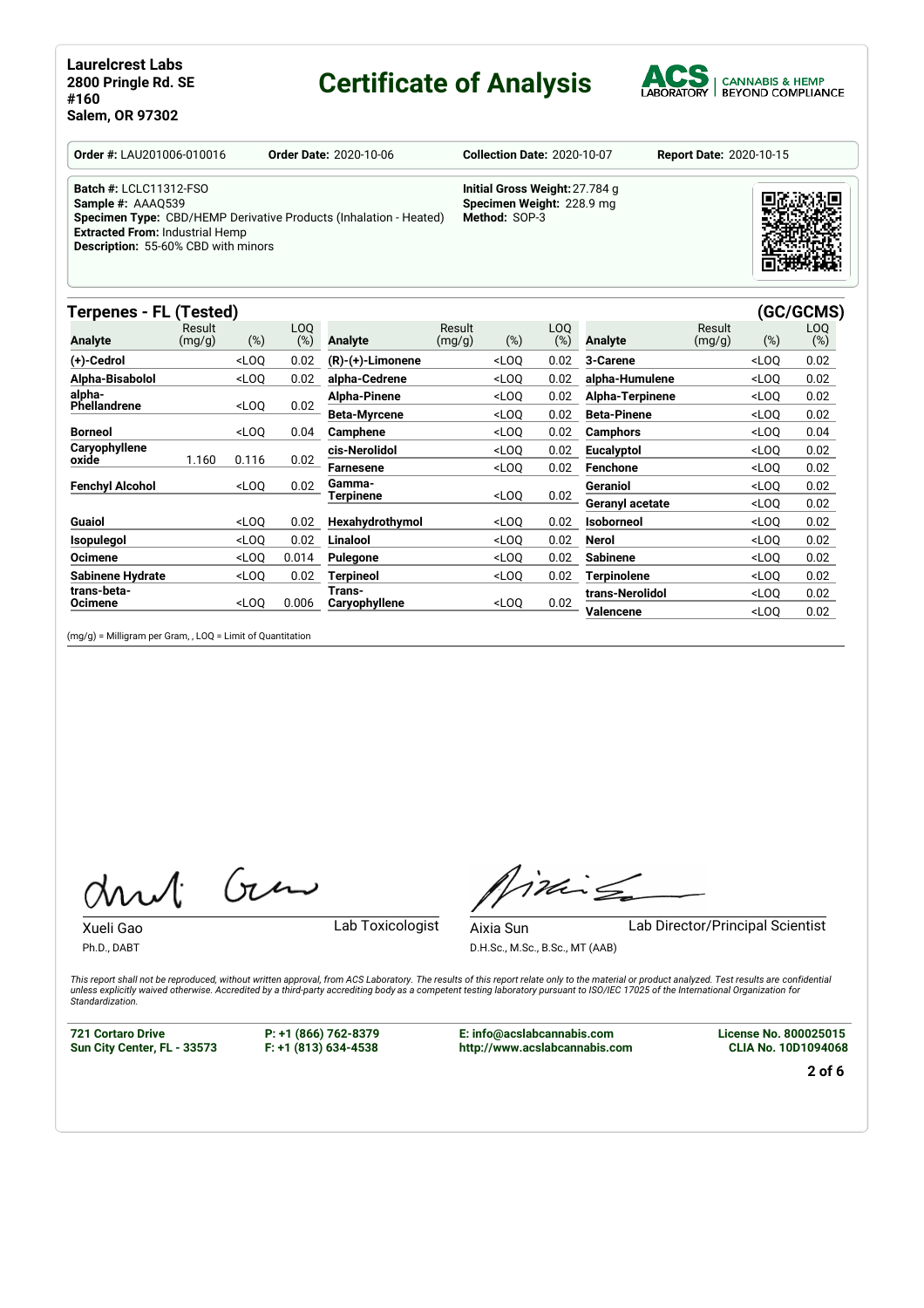# **Certificate of Analysis**



| <b>Order #: LAU201006-010016</b>                                                                                                           | <b>Order Date: 2020-10-06</b>                                     | <b>Collection Date: 2020-10-07</b>                                           | <b>Report Date: 2020-10-15</b> |
|--------------------------------------------------------------------------------------------------------------------------------------------|-------------------------------------------------------------------|------------------------------------------------------------------------------|--------------------------------|
| <b>Batch #: LCLC11312-FSO</b><br>Sample #: AAA0539<br><b>Extracted From: Industrial Hemp</b><br><b>Description: 55-60% CBD with minors</b> | Specimen Type: CBD/HEMP Derivative Products (Inhalation - Heated) | Initial Gross Weight: 27.784 g<br>Specimen Weight: 228.9 mg<br>Method: SOP-3 |                                |

### **Heavy Metals (Passed) (ICP-MS)**

| -------------- | $\sim$ $\sim$ $\sim$ $\sim$ $\sim$ $\sim$ |                 |              |              |                          |                 |               |           |                          |                                 | .            |
|----------------|-------------------------------------------|-----------------|--------------|--------------|--------------------------|-----------------|---------------|-----------|--------------------------|---------------------------------|--------------|
| <b>Analyte</b> | Action<br>Level<br>(ppb)                  | Result<br>(ppb) | LOO<br>(ppb) | Analyte      | Action<br>Level<br>(ppb) | Result<br>(ppb) | LOO.<br>(ppb) | Analyte   | Action<br>Level<br>(ppb) | Result<br>(ppb)                 | LOO<br>(ppb) |
| Arsenic (As)   | 500                                       | $<$ LOO         | 100          | Cadmium (Cd) | 500                      | $<$ LOO         | 100           | Lead (Pb) | 500                      | <loo< th=""><th>100</th></loo<> | 100          |
| Mercury (Hg)   | 3000                                      | $<$ LOO         | 100          |              |                          |                 |               |           |                          |                                 |              |

(ppb) = Parts per Billion, (ppb) = (µg/kg), , LOQ = Limit of Quantitation

| <b>Mycotoxins (Passed)</b> |                          |                 |              |                     |                          |                 |               |                     |                          |                 | (LCMS/API/GCMS) |
|----------------------------|--------------------------|-----------------|--------------|---------------------|--------------------------|-----------------|---------------|---------------------|--------------------------|-----------------|-----------------|
| <b>Analyte</b>             | Action<br>Level<br>(ppb) | Result<br>(ppb) | LOO<br>(ppb) | Analyte             | Action<br>Level<br>(ppb) | Result<br>(ppb) | LOQ.<br>(ppb) | <b>Analyte</b>      | Action<br>Level<br>(ppb) | Result<br>(ppb) | LOQ<br>(ppb)    |
| <b>Aflatoxin B1</b>        | 20                       | $<$ LOO         |              | <b>Aflatoxin B2</b> | 20                       | $<$ LOO         |               | <b>Aflatoxin G1</b> | 20                       | $<$ LOO         |                 |
| <b>Aflatoxin G2</b>        | 20                       | $<$ LOO         |              | Ochratoxin A        | 20                       | $<$ LOO         | 12            |                     |                          |                 |                 |

(ppb) = Parts per Billion, (ppb) = (µg/kg), , LOQ = Limit of Quantitation

Gen

Xueli Gao **Lab Toxicologist** 

Ph.D., DABT

Aixia Sun Lab Director/Principal Scientist

D.H.Sc., M.Sc., B.Sc., MT (AAB)

This report shall not be reproduced, without written approval, from ACS Laboratory. The results of this report relate only to the material or product analyzed. Test results are confidential<br>unless explicitly waived otherwi *Standardization.*

**721 Cortaro Drive Sun City Center, FL - 33573** **P: +1 (866) 762-8379 F: +1 (813) 634-4538**

**E: info@acslabcannabis.com http://www.acslabcannabis.com**

This

**License No. 800025015 CLIA No. 10D1094068**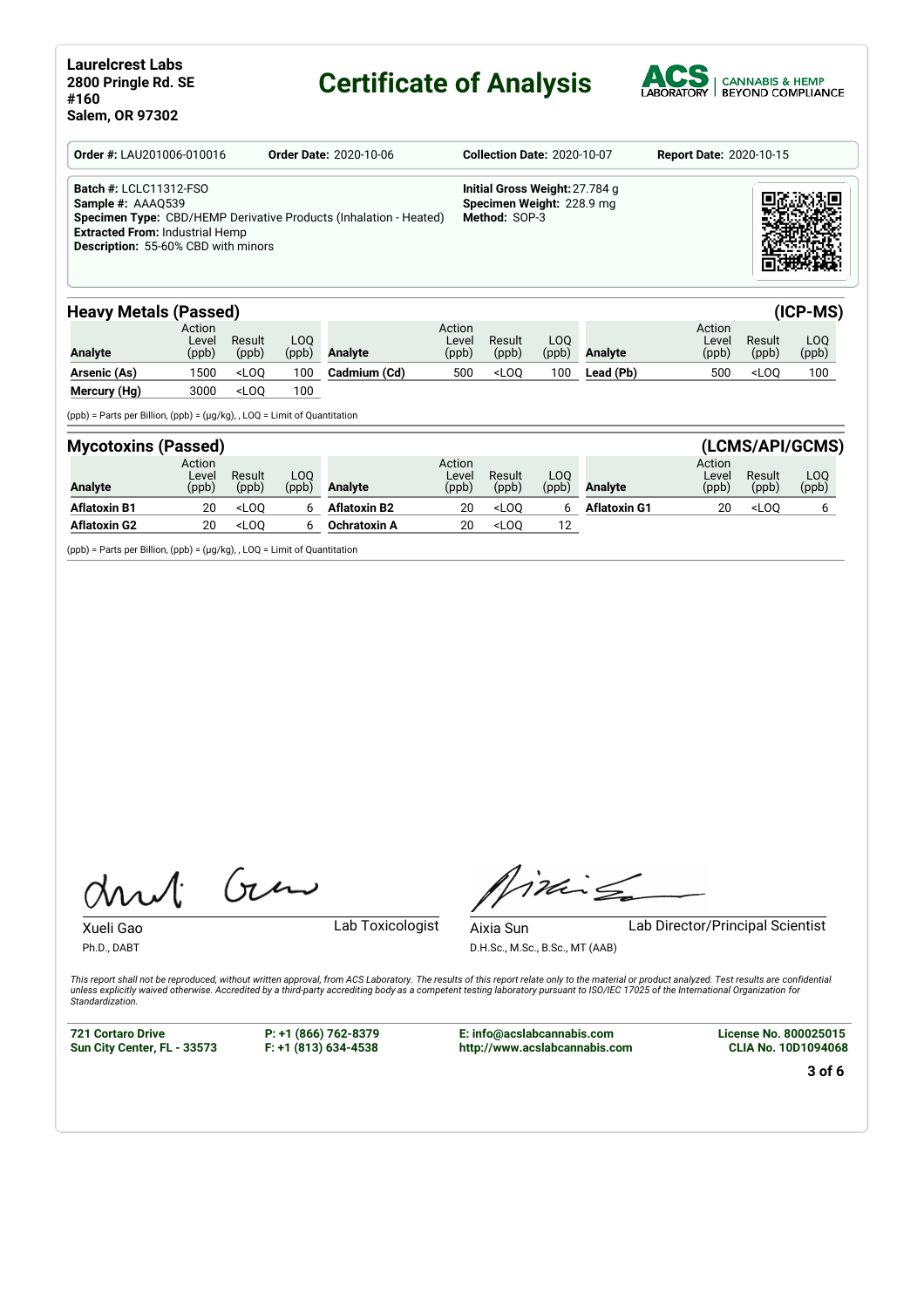# **Certificate of Analysis**

Active Contractor



**Order #:** LAU201006-010016 **Order Date:** 2020-10-06 **Collection Date:** 2020-10-07 **Report Date:** 2020-10-15

**Extracted From:** Industrial Hemp **Description:** 55-60% CBD with minors

**Batch #:** LCLC11312-FSO **Sample #:** AAAQ539 **Specimen Type:** CBD/HEMP Derivative Products (Inhalation - Heated)

**Initial Gross Weight:**27.784 g **Specimen Weight:** 228.9 mg **Method:** SOP-3



# **Pesticides FL V4 (Inhalable) (Passed) (LCMS/API/GCMS)**

| Analyte                    | Action<br>Level | Result  | L <sub>O</sub> O | <b>Analyte</b>      | Action<br>Level | Result  | LO <sub>O</sub> | <b>Analyte</b>        | Action<br>Level | Result  | LOO             |
|----------------------------|-----------------|---------|------------------|---------------------|-----------------|---------|-----------------|-----------------------|-----------------|---------|-----------------|
|                            | (ppb)           | (ppb)   | (ppb)            |                     | (ppb)           | (ppb)   | (ppb)           |                       | (ppb)           | (ppb)   | (ppb)           |
| Abamectin                  | 100             | $<$ LOO | 28.23            | Acephate            | 100             | $<$ LOO | 30              | Acequinocyl           | 100             | $<$ LOO | 48              |
| Acetamiprid                | 100             | $<$ LOO | 30               | <b>Aldicarb</b>     | 100             | $<$ LOO | 30              | <b>Azoxystrobin</b>   | 100             | $<$ LOO | 10 <sup>1</sup> |
| <b>Bifenazate</b>          | 100             | $<$ LOO | 30               | <b>Bifenthrin</b>   | 100             | $<$ LOO | 30              | <b>Boscalid</b>       | 100             | $<$ LOO | 10 <sup>1</sup> |
| Captan                     | 700             | $<$ LOO | 30               | Carbarvl            | 500             | $<$ LOO | 10              | Carbofuran            | 100             | $<$ LOO | 10 <sup>°</sup> |
| <b>Chlorantraniliprole</b> | 1000            | $<$ LOO | 10               | <b>Chlordane</b>    | 100             | $<$ LOO | 10              | Chlorfenapyr          | 100             | $<$ LOO | 30              |
| Chlormeauat                |                 |         |                  | <b>Chlorpyrifos</b> | 100             | $<$ LOO | 30              | <b>Clofentezine</b>   | 200             | $<$ LOO | 30              |
| Chloride                   | 1000            | $<$ LOQ | 10               | Coumaphos           | 100             | $<$ LOO | 48              | Cyfluthrin            | 500             | $<$ LOO | 30              |
| Cypermethrin               | 500             | $<$ LOO | 30               | <b>Daminozide</b>   | 100             | $<$ LOO | 30              | <b>Diazinon</b>       | 100             | $<$ LOO | 30              |
| <b>Dichlorvos</b>          | 100             | $<$ LOO | 30               | <b>Dimethoate</b>   | 100             | $<$ LOO | 30              | Dimethomorph          | 200             | $<$ LOO | 48              |
| <b>Ethoprophos</b>         | 100             | $<$ LOO | 30               | Etofenprox          | 100             | $<$ LOO | 30              | <b>Etoxazole</b>      | 100             | $<$ LOO | 30              |
| Fenhexamid                 | 100             | $<$ LOO | 10               | Fenoxycarb          | 100             | $<$ LOO | 30              | Fenpyroximate         | 100             | $<$ LOO | 30              |
| <b>Fipronil</b>            | 100             | $<$ LOO | 30               | <b>Flonicamid</b>   | 100             | $<$ LOO | 30              | <b>Fludioxonil</b>    | 100             | $<$ LOO | 48              |
| Hexythiazox                | 100             | $<$ LOO | 30               | Imazalil            | 100             | $<$ LOO | 30              | <b>Imidacloprid</b>   | 400             | $<$ LOO | 30              |
| <b>Kresoxim Methyl</b>     | 100             | $<$ LOO | 30               | <b>Malathion</b>    | 100             | $<$ LOO | 30              | <b>Metalaxyl</b>      | 100             | $<$ LOO | 10 <sup>1</sup> |
| <b>Methiocarb</b>          | 100             | $<$ LOO | 30               | <b>Methomvl</b>     | 100             | $<$ LOO | 30              | methyl-Parathion      | 100             | $<$ LOO | 10 <sup>1</sup> |
| <b>Mevinphos</b>           | 100             | $<$ LOO | 10               | <b>Myclobutanil</b> | 100             | $<$ LOO | 30              | <b>Naled</b>          | 250             | $<$ LOO | 30              |
| <b>Oxamvl</b>              | 500             | $<$ LOO | 30               | Paclobutrazol       | 100             | $<$ LOO | 30              | Pentachloronitrobenz- |                 |         |                 |
|                            |                 |         |                  |                     |                 |         |                 | ene                   | 150             | $<$ LOO | 10              |
| Permethrin                 | 100             | $<$ LOO | 30               | <b>Phosmet</b>      | 100             | $<$ LOO | 30              | Piperonylbutoxide     | 3000            | $<$ LOO | 30              |
| <b>Prallethrin</b>         | 100             | $<$ LOO | 30               | Propiconazole       | 100             | $<$ LOQ | 30              | <b>Propoxur</b>       | 100             | $<$ LOO | 30              |
| <b>Pyrethrins</b>          | 500             | $<$ LOO | 30               | Pyridaben           | 200             | $<$ LOQ | 30              | Spinetoram            | 200             | $<$ LOQ | 10              |
| Spinosad                   | 100             | $<$ LOO | 30               | <b>Spiromesifen</b> | 100             | $<$ LOO | 30              | <b>Spirotetramat</b>  | 100             | $<$ LOO | 30              |
| <b>Spiroxamine</b>         | 100             | $<$ LOO | 30               | Tebuconazole        | 100             | $<$ LOO | 30              | <b>Thiacloprid</b>    | 100             | $<$ LOQ | 30              |
| Thiamethoxam               | 500             | $<$ LOO | 30               | Trifloxystrobin     | 100             | $<$ LOO | 30              |                       |                 |         |                 |

(ppb) = Parts per Billion, (ppb) = (µg/kg), , LOQ = Limit of Quantitation

Gen

Xueli Gao **Lab Toxicologist** 

Ph.D., DABT

Aixia Sun Lab Director/Principal Scientist

inis

D.H.Sc., M.Sc., B.Sc., MT (AAB)

This report shall not be reproduced, without written approval, from ACS Laboratory. The results of this report relate only to the material or product analyzed. Test results are confidential<br>unless explicitly waived otherwi *Standardization.*

**721 Cortaro Drive Sun City Center, FL - 33573** **P: +1 (866) 762-8379 F: +1 (813) 634-4538**

**E: info@acslabcannabis.com http://www.acslabcannabis.com** **License No. 800025015 CLIA No. 10D1094068**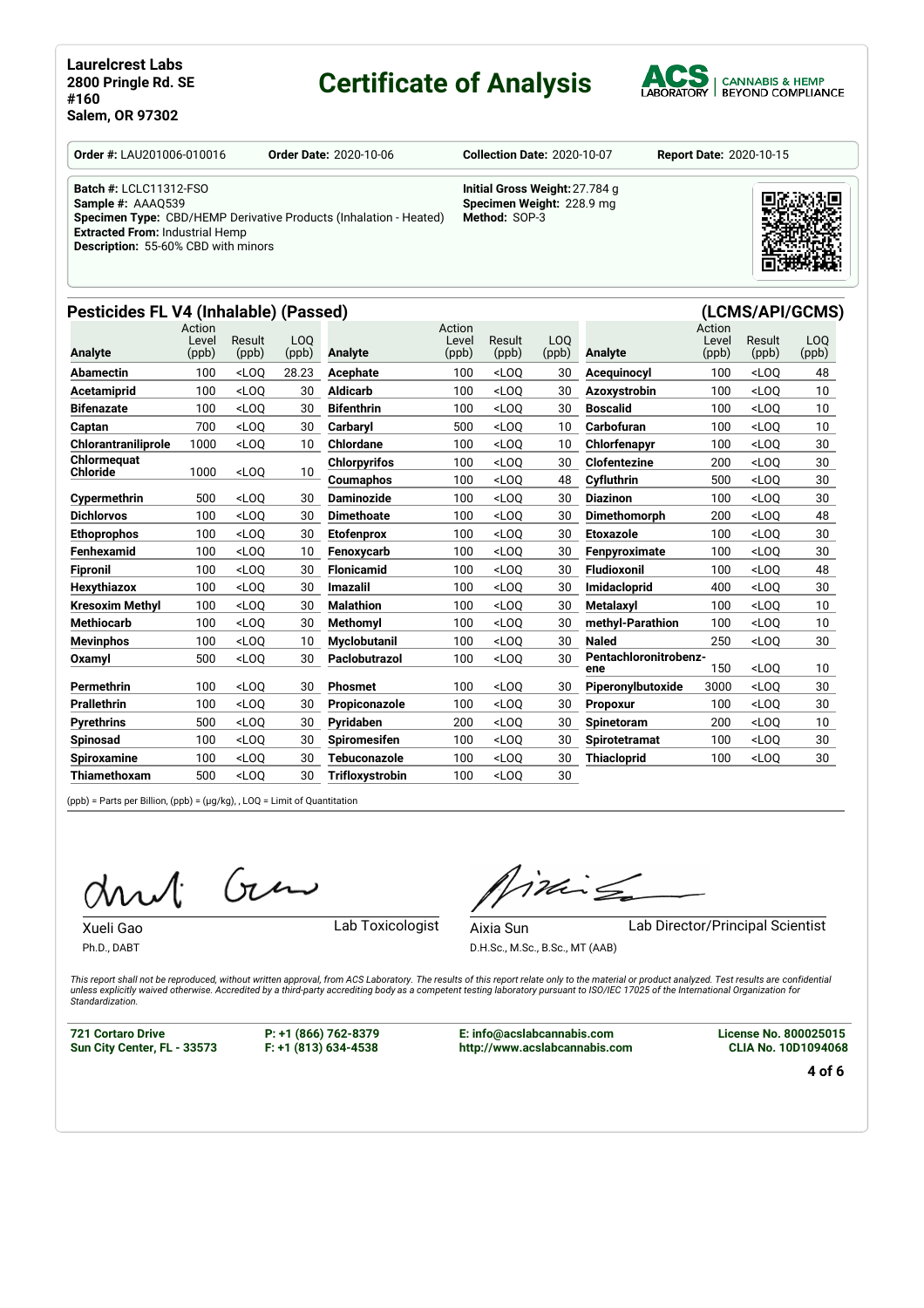# **Certificate of Analysis**



| <b>Order #: LAU201006-010016</b>                                                                                                           | <b>Order Date: 2020-10-06</b>                                     | <b>Collection Date: 2020-10-07</b>                                           | <b>Report Date: 2020-10-15</b> |
|--------------------------------------------------------------------------------------------------------------------------------------------|-------------------------------------------------------------------|------------------------------------------------------------------------------|--------------------------------|
| <b>Batch #: LCLC11312-FSO</b><br>Sample #: AAAQ539<br><b>Extracted From: Industrial Hemp</b><br><b>Description: 55-60% CBD with minors</b> | Specimen Type: CBD/HEMP Derivative Products (Inhalation - Heated) | Initial Gross Weight: 27.784 g<br>Specimen Weight: 228.9 mg<br>Method: SOP-3 |                                |

### **Residual Solvents (CBD) (Passed) (GC/GCMS)**

| <b>Analyte</b>           | Action<br>Level<br>(ppm) | Result<br>(ppm) | LOO<br>(ppm) | <b>Analyte</b>       | Action<br>Level<br>(ppm) | Result<br>(ppm) | LO <sub>0</sub><br>(ppm) | Analyte             | Action<br>Level<br>(ppm) | Result<br>(ppm) | LO <sub>0</sub><br>(ppm) |
|--------------------------|--------------------------|-----------------|--------------|----------------------|--------------------------|-----------------|--------------------------|---------------------|--------------------------|-----------------|--------------------------|
| $1,1-$                   |                          |                 |              | $1,2-$               |                          |                 |                          | Acetone             | 5000                     | <b>ND</b>       | 2.08                     |
| <b>Dichloroethene</b>    | 8                        | ND              | 0.16         | dichloroethane       | 5                        | <b>ND</b>       | 0.04                     | <b>Acetonitrile</b> | 410                      | <b>ND</b>       | 1.17                     |
| <b>Benzene</b>           | 2                        | ND              | 0.02         | <b>Butanes</b>       | 2000                     | <b>ND</b>       | 2.5                      | Chloroform          | 60                       | <b>ND</b>       | 0.04                     |
| <b>Ethanol</b>           | 5000                     | <b>ND</b>       | 2.78         | <b>Ethyl Acetate</b> | 5000                     | <b>ND</b>       | 1.11                     | <b>Ethyl Ether</b>  | 5000                     | <b>ND</b>       | 1.39                     |
| <b>Ethylene Oxide</b>    | 5                        | ND              | 0.1          | <b>Heptane</b>       | 5000                     | <b>ND</b>       | .39                      | Hexane              | 290                      | <b>ND</b>       | 1.17                     |
| <b>Isopropyl alcohol</b> | 500                      | <b>ND</b>       | 1.39         | Methanol             | 3000                     | <b>ND</b>       | 0.69                     | <b>Methylene</b>    |                          |                 |                          |
|                          |                          |                 |              |                      |                          |                 |                          | chloride            | 600                      | <b>ND</b>       | 2.43                     |
| Pentane                  | 5000                     | ND.             | 2.08         | Propane              | 2100                     | <b>ND</b>       | 5.83                     | <b>Toluene</b>      | 890                      | <b>ND</b>       | 2.92                     |
| <b>Total Xylenes</b>     | 2170                     | <b>ND</b>       | 2.92         | Trichloroethylene    | 80                       | <b>ND</b>       | 0.49                     |                     |                          |                 |                          |

(ppm) = Parts per Million, (ppm) = (µg/g), , LOQ = Limit of Quantitation

### **Listeria Monocytogenes (Passed) (qPCR)**

| Analyte                   | Result           |
|---------------------------|------------------|
| Listeria<br>Monocytogenes | Absence<br>in 1a |
|                           |                  |

Gen

Timing

Ph.D., DABT

Xueli Gao **Lab Toxicologist** 

Aixia Sun Lab Director/Principal Scientist

D.H.Sc., M.Sc., B.Sc., MT (AAB)

This report shall not be reproduced, without written approval, from ACS Laboratory. The results of this report relate only to the material or product analyzed. Test results are confidential<br>unless explicitly waived otherwi *Standardization.*

**721 Cortaro Drive Sun City Center, FL - 33573**

**P: +1 (866) 762-8379 F: +1 (813) 634-4538**

**E: info@acslabcannabis.com http://www.acslabcannabis.com** **License No. 800025015 CLIA No. 10D1094068**